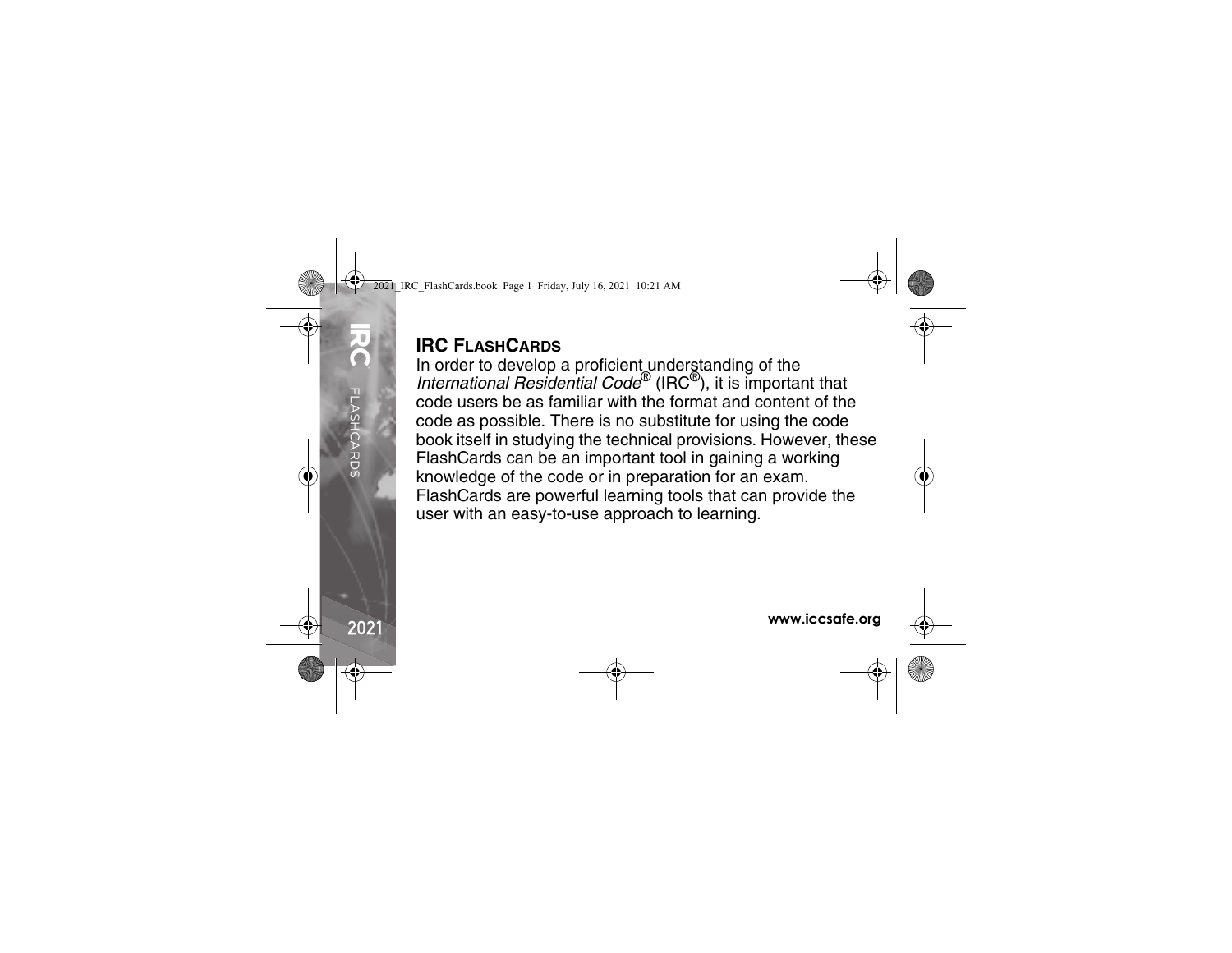## **HOW TO USE FLASH CARDS**

The use of FlashCards is subject to the preferences of the user. The following method is an example of how to effectively use the FlashCards:

Create three categories for the cards. During the self-review, put each card into the appropriate category based on the following criteria. If you know the answer without hesitation, put the card into the "know" pile. If you can remember with a little hesitation, put the card into the "ok" pile. If you cannot remember the answer, put the card into the "needs work" pile. Recall time is an indication of how well you know the material. The better you know something, the faster you can answer a question about it. One of the keys to memorization is to review the material as many times as possible. Commit to enough study time until you have all of the cards in the "know" pile.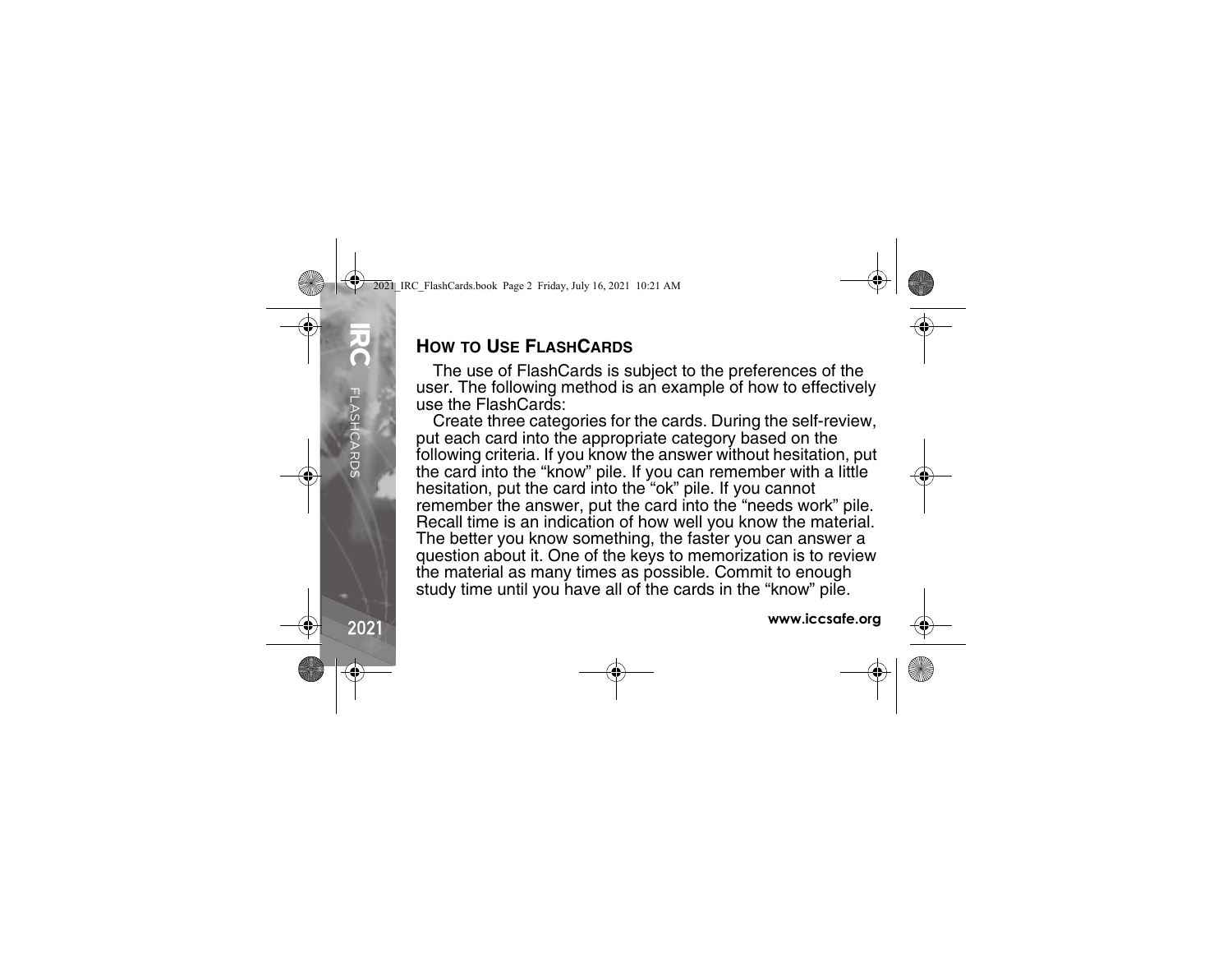## **OTHER STUDY RESOURCES**

Another valuable learning resource is the *International Residential Code*® *Study Companion* available from ICC. Eighteen study sessions address selected topics from the IRC and include code text, a commentary on the provisions, and relevant illustrations. Comprehensive quizzes are provided at the end of each session, along with the corresponding answers and code references. Over 600 questions/answers are provided.

For a complete list of Study Companions, visit http://shop.iccsafe.org